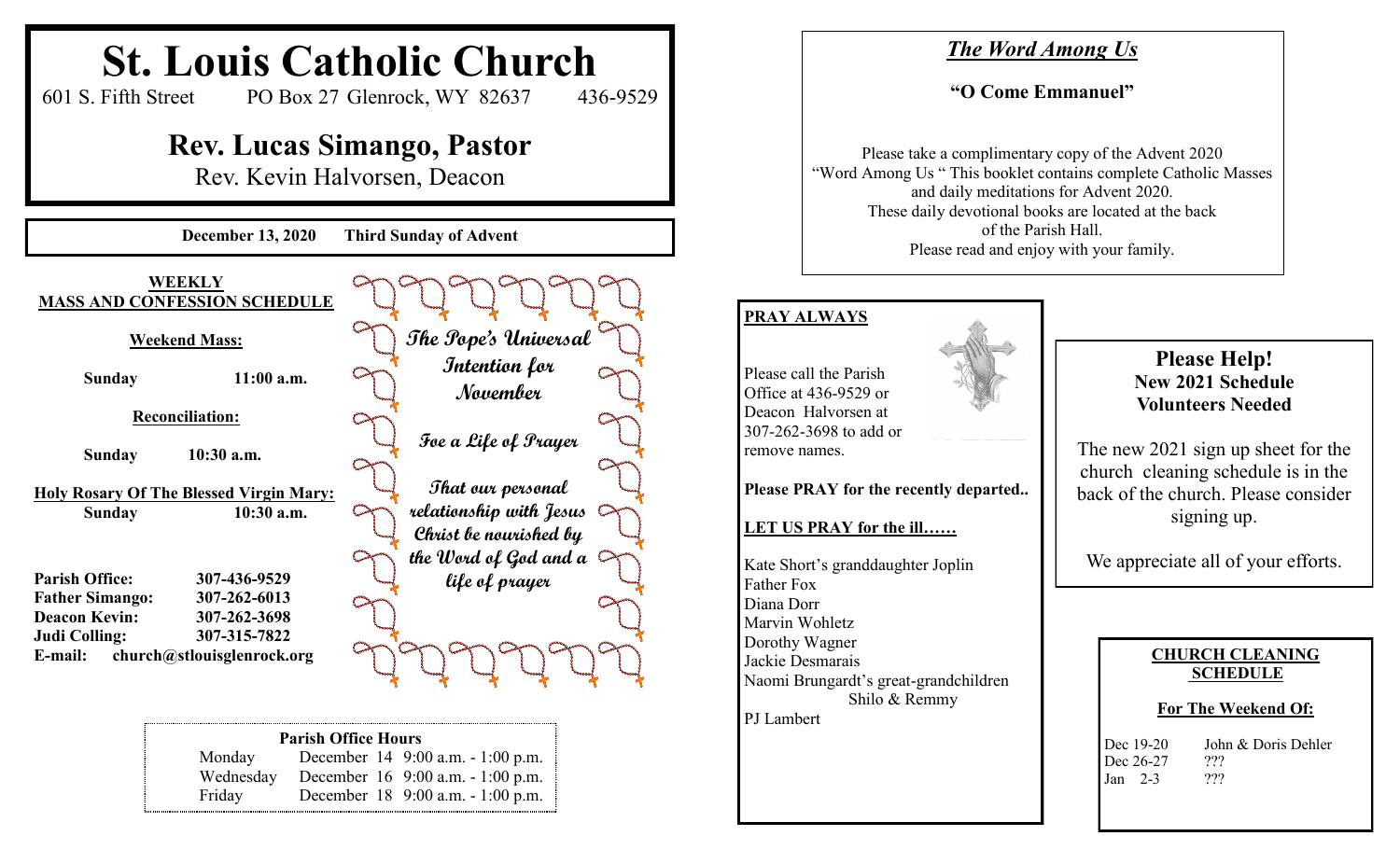# **2021 Calendars**

Our 2021 calendars have arrived. There are two styles available, Rejoice O' Earth, featuring landscapes from various Dioceses around the nation and Devotions to Our Lady, a bilingual instruction on how to pray the rosary. Please take whichever suits your family.



### **Thank You So Much**

Thank you so much to all of our awesome parishioners who are always willing to help out with our beautiful church! In the last few weeks, both the church and rectory have had fall maintenance preformed by volunteers. Gutter cleaning, yard raking, and final mowing for the season were accomplished this last week. We are so blessed to have such great people and we want you to know that you are appreciated.



**Sunday, December 13th**

**Michael & Doris Ottersbach and Family**

#### **Living and Giving in Christ**

In his letter to the Ephesians, St Paul calls us to be co-responsible in building up the Body of Christ. One important way that we build up the Body of Christ is by making a commitment to steward our financial resources toward the ministries of the Diocese of Cheyenne, our local church.

As members of St Louis Parish, we are co-responsible for \$21,672 of a \$2,0150,000 diocesan-wide goal. So far 38% of our parishioners have made a financial commitment of \$13,835. Our parish currently has a shortfall of \$7,837. To avoid paying from our general revenue, we need everyone's participation - no matter how small the gift– to reach our goal. Please prayerfully consider making a sacrificial gift in support of *Living and Giving in Christ.*

### **Holy Days Schedule December 2020 - January 2021**

| December 24th | Vigil of the Nativity                   | $7:00$ p.m.  |
|---------------|-----------------------------------------|--------------|
| December 25th | Nativity of the Lord                    | $11:00$ a.m. |
| January 1st   | Solemnity of Mary<br>Holy Mother of God | $11:00$ a.m. |